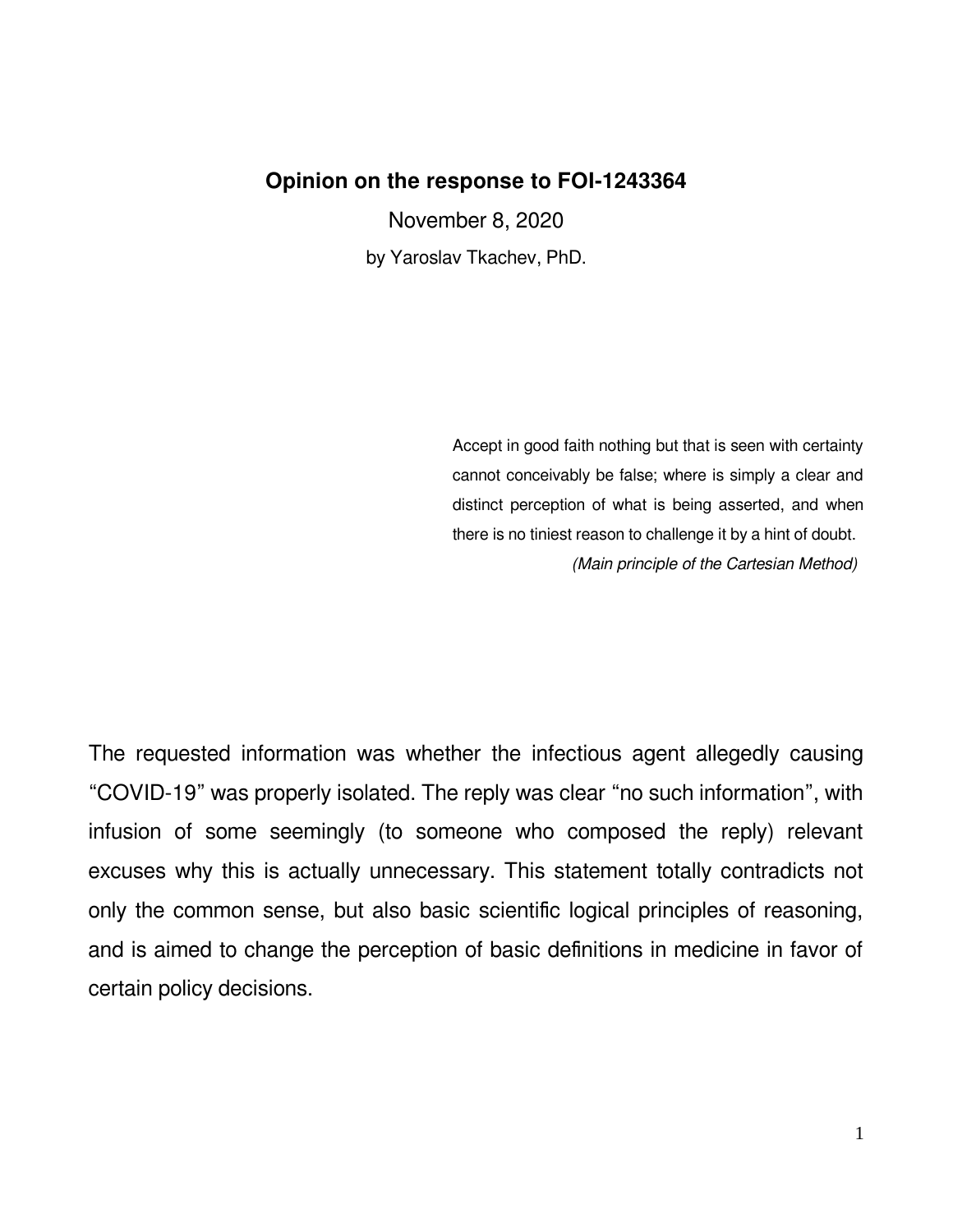There is an established set of conditions to be held in order to prove certain biological agent being a primary cause of a disease (medical condition), known as the Koch's triad. In the response, there is a claim that it is not relevant anymore, being overruled by molecular biology methods. I have to be straight, this is a perfect nonsense. For clarity, here are the conditions:

(1) Agent must be found in abundance in diseased organisms, but not in healthy ones

(2) Agent must be purified and maintained in pure culture

(3) Cultured agent from p.2 has to cause disease when introduced into healthy organism

(4) Pp. 1 and 2 have to be satisfied for agent found in infected organism from (3), and the agent must be shown to be identical to one in pp.1,2.

Pt. 4 is, in principle, superfluous, as it is a logical consequence of pp.1-3. These are logical postulates rather than scientific laws. Therefore, one who claims that some "new methodology" overrules them, proves that methodolgy wrong by reductio ad absurdum (*i.e.* something is true and false at the same time). The point of attack was pt.(2), as there is no such a thing as "pure culture" of a virus, as it's merely the host cell which reproduces it. The point (3) faces ethical issues, although nowadays we are looking at progressing cessation of ethics everywhere. Yet, it is perfectly possible to prove that (a) the virus can be reproducibly isolated and purified from a selection of patients with certain medical condition; (b) higher virus titer in host tissue correlates with more severe symptoms, and titer from tissues of healthy people does not exceed certain "zero" threshold; and (c) the virus to be shown to cause the critical damage to the host cells and tissues. Virus titer values for negative control threshold can be established using selection of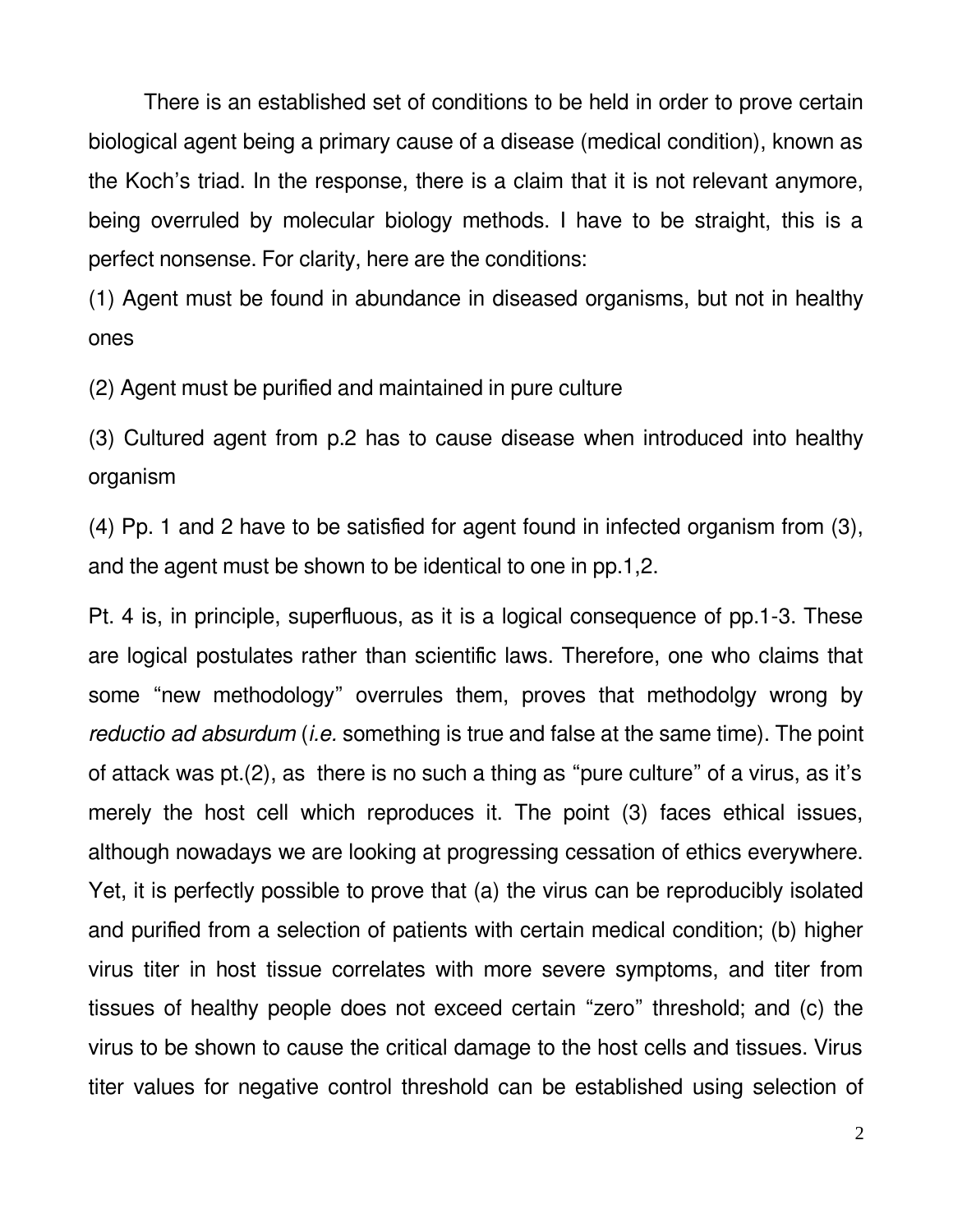healthy people (i.e., not manifesting any symptoms), and quantitative tests can be calibrated against this value.

Referenced "modern molecular biology methods" are not proper medical diagnostic tools just by themselves. These are indirect methods, and they by no means can prove the source of disease causation, that is, no substitute for Koch's triad. Additionally, these methods (as implemented) are not quantitative, therefore they give only yes/no type answer to the question whether certain substance, called "the virus", is present in sample being tested. The cutoff threshold (amount of substance below which the test must give "no" answer) is not well defined. They can be relied upon if and only if the causation is well established by other, direct methods, and an alleged infectious agent ("the virus") properly characterized and shown to cause the disease it is claimed to cause. For example, development of antibodies for medical and diagnostic use must be carried out using standardized and well-characterized pathogen surface proteins, which require the standardized an well-characterized pathogen itself, to ensure the correctness and reproducibility of the result, including proper negative controls. In the case of widespread coronaviruses the possibility of cross-reaction of antibodies produced by the host towards different strain or (sub)species cannot be dismissed, therefore many possible origins of false positive results when trying to detect a particular strain/ (sub)species must be assessed. Genetic material (RNA) detected by RT-PCR (Reverse Transcriptase Polymerase Chain Reaction, as described in the "CDC 2019-Novel Coronavirus (2019-nCoV) Real-Time RT-PCR Diagnostic Panel" (CDC-006-00019, Revision: 05)) can originate from multiple sources, and by itself does not prove the viral infection, especially if patient does not manifest recognizable symptoms known and proved to be caused by that infection.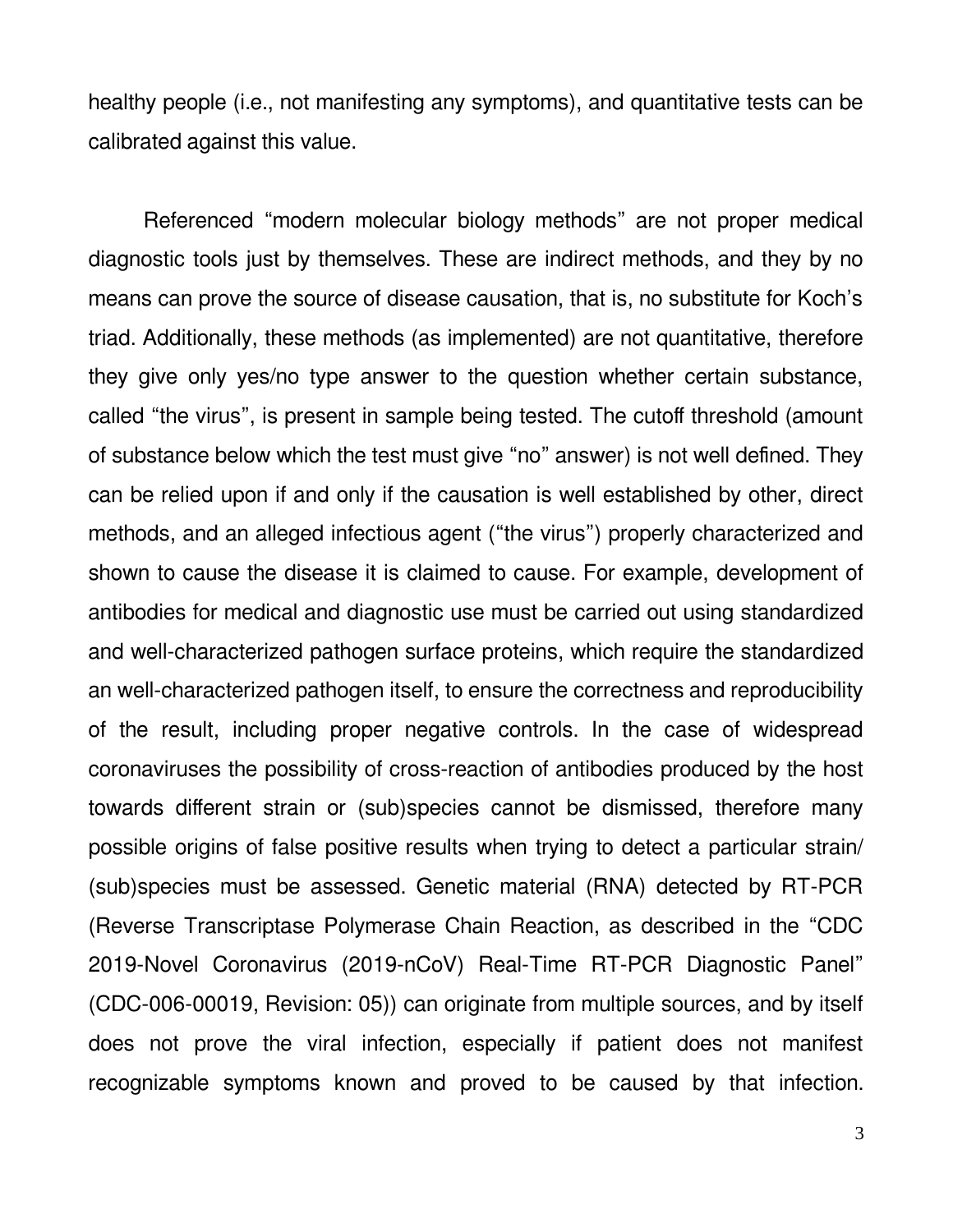Additionally, RT-PCR is highly prone to errors, and they become more prominent (as they are amplified) at high cycle counts (CDC "Diagnostic Panel" sets 40 cycles as as a threshold value). That is, the test result is considered positive if the signal barely raises above noise level after 40 cycles. That gives possible amplification factor of  $10^{12}$ , where single molecule can be amplified into something like 4 nM (nanomol per liter), and many fluorimetric instruments have limits of detection well below that value when brightly fluorescent dyes are used as probes (which is the case in real-time PCR kits).

At first, for the "modern molecular biology methods" to be useful for diagnosis, "the virus" that tests are meant to detect, must be a well-characterized biological entity with reproducible characteristics. If there is no solid proof of such entity exists and causes illness, blind "testing" of people, especially these without clear symptoms, for alleged "viral illness" can bear no scientific, nor medical meaning. Large number of "asymptomatic" cases (translation: healthy people showing positive test result) proves that test is not valid, and cannot be used as a diagnostic method. In other words, negative control is being detected as positive by the test (which is a false positive). In its "Limitations" section, CDC document mentioned earlier states, in a somewhat evasive manner, that "Detection of viral RNA may not indicate the presence of infectious virus or that 2019-nCoV is the causative agent for clinical symptoms".

Scientifically, described above PCR-based "test for the virus" has no sense, because of the way it is implemented. It is quantitative and justified detection threshold value is not established. Given that achievable limit of detection for PCR method can be as low as single molecule per sample, even dismissing other